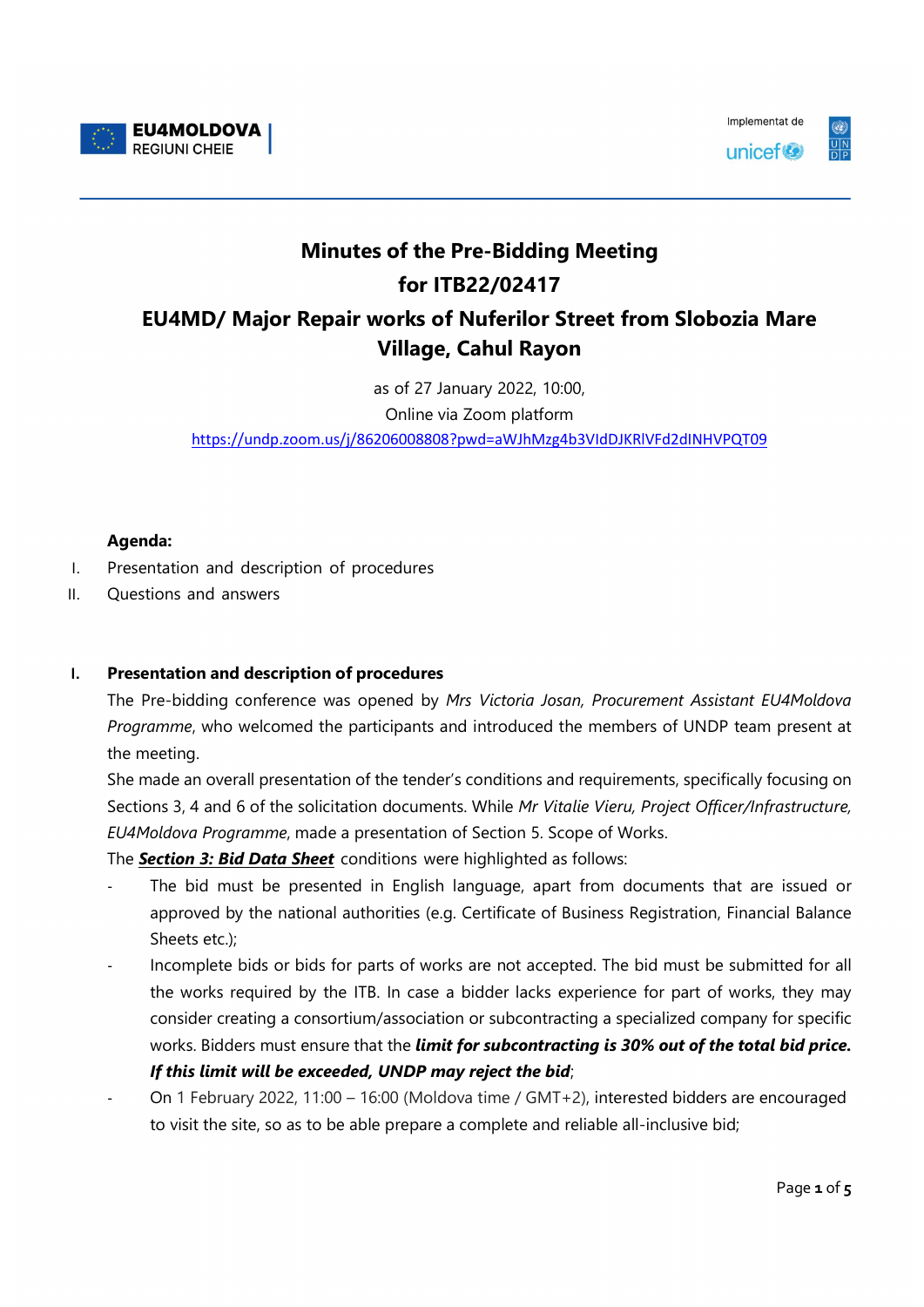



- The bids must be valid for a period not shorter than 90 days. This is the period UNDP is obliged to take a decision and inform the bidders on the tender results. Bidders were encouraged to keep patience until an e-mail informing on the tender results will be sent;
- Bidding under this tender does not require submitting a Bid Security.
- Performance Security is required in the amount of 10% of the contract amount (The template for Performance Security is presented in Section 6, FORM H: Form for Performance Security). Performance Security shall be provided by the selected bidder within (7) days upon issuance of letter of intent/contract and before issuance of the notice to proceed.
- Bids and priced BoQs must be submitted in US Dollars. Also, this will be the currency of the contract, the performance and maintenance securities;
- Referring to the **online submission via e-tendering platform**, please, pay attention to the video guides, that are available below the announcement. In case your browser does not visualize the videos below announcement, the links to video-instruction are also presented in the announcement. If following strictly the guidelines you will succeed.

In case, after registering into the e-tendering system, you encounter problems in logging in with your personal ID and password, as recommended in the video, try first clearing the browser history and cookies, and then try to log in again. If the problem persist, please write to victoria.josan@undp.org and we will try to solve the issue. In case there will be need to contact system administrators, Mrs Josan will do so on bidder's behalf.

In case you encounter problems in accessing some system buttons, please, try using another Internet browser. The Atlas e-Tendering System is designed for Internet Explorer browser.

In case you are not registered, you may access the system by using ID "event.quest" and password "why2change" in order to view the bidding event and the supporting documents, however, this will not allow you to bid, unless registered.

- All the clarifications must be submitted not later than 5 days before the tender deadline. In case your questions will be considered relevant for other bidders, the questions, with their respective answers (without disclosing the source of questions) may be published for the use by other bidders. By this the "Fairness, integrity and transparency" procurement principle is respected – all the bidders have access to the same information;
- In case of any updates, amendments or deadline extension the information will be made public on eTendering and websites: https://sc.undp.md/viewtenders2/ , http://procurement-

notices.undp.org/ , https://www.ungm.org/Public/Notice<br>Referring to Section 4. Evaluation Criteria, Victoria Josan underlined that this section reflects the ELIGIBILITY and QUALIFICATION requirements to be met by the bidders. Mrs Josan highlighted only several of them: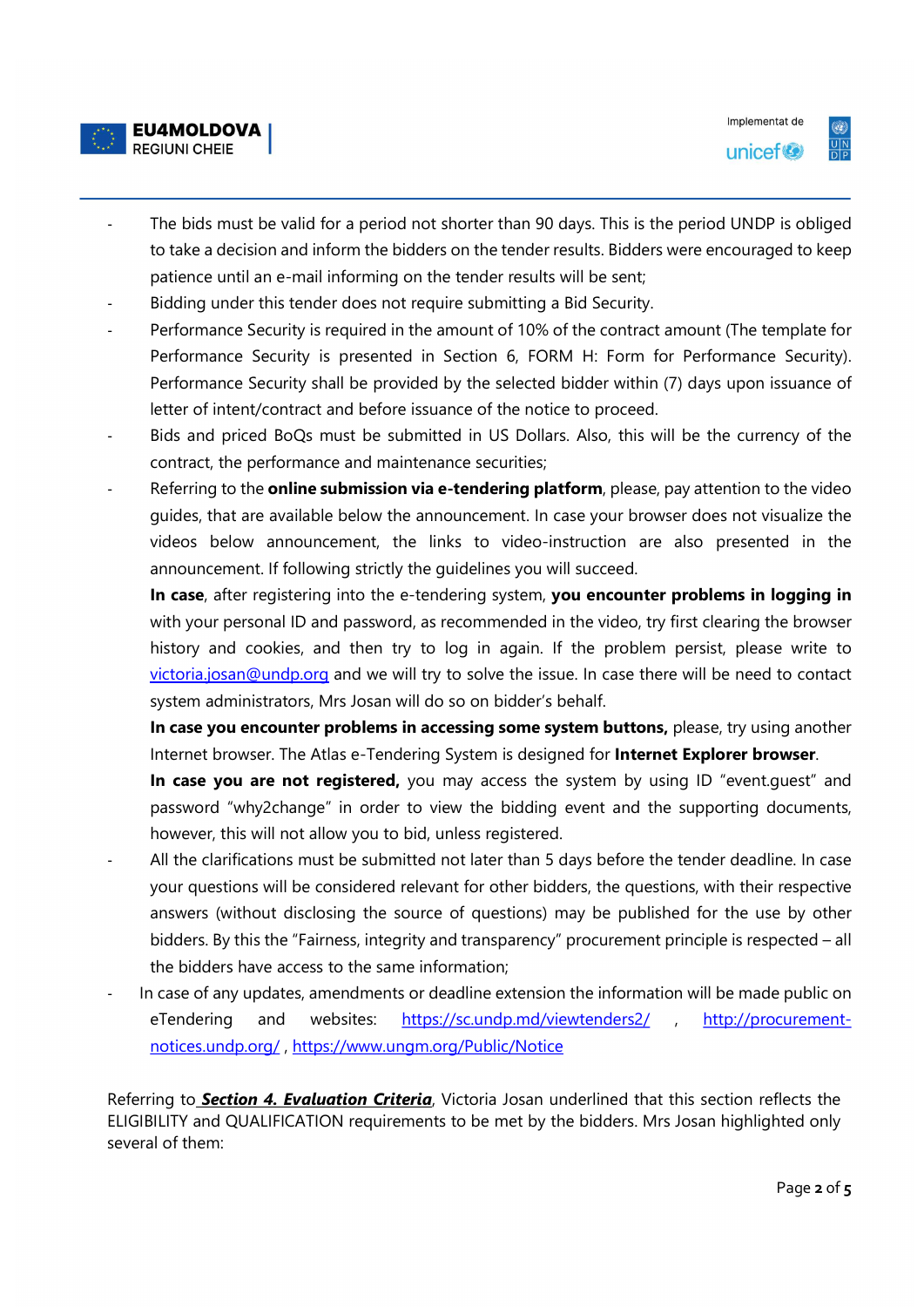

- Minimum 5 (five) years of experience in Road construction (Roads and airstrips; Bridges) contracts as Lead Company. (For JV/Consortium/Association, Lead Company should meet requirement).
- Minimum 3 (three) finalized contracts implemented over the last 5 (five) years in a cumulative value of USD 600,000 (six hundred thousand) equivalent in the field of construction and landscaping works. The value of at least 1 contract shall not be less than USD 200,000 equivalent. (For JV/Consortium/Association, Lead Company should meet requirement).
- Minimum average annual turnover of USD 400,000 equivalent for the last 3 years. (For JV/Consortium/Association, Lead Company should meet requirement).
- The minimum key personnel is mandatory:
	- one (1) certified foreman in the field of "Road construction: a) Roads and airstrips; b) Bridges"

For the key personnel the respective CV (as per template in Section 6, Form E) and professional attestation certificates, valid at the date of bid submission must be presented.

 Bidders must demonstrate their capacities to implement and commission all the works within the proposed timeframe.

Section 5a: Scope of Works was presented by Mr Vitalie Vieru, the Project Officer/Infrastructure, EU4Moldova Programme, who acknowledged that:

The content of works related to "Major repairs of Nuferilor Street from Slobozia Mare village, **Cahul rayon**" envisages the following types of works:

- Performing earthworks
- Executing the road system with the mechanical laying of the vibro-cylinder concrete layer
- Executing the sidewalks with asphalt concrete pavement
- Executing the entries in the yards of individual houses
- Organizing rainwater runoff by consolidating the ditches with monolithic concrete
- Repairing the bridge
- Installing road safety signs

The Contractor shall provide proof of its experience and endowment with mechanism necessary for performing road construction works, using the technology of mechanical laying of vibrocylinder concrete in line with the Practical Code CP D.02.01-2012 "Guideline on building foundations and paving made of vibro-cylinder concrete". The site supervisor, who will manage the execution of works on the site, should be certified in the area of "Road construction: a) roads and aviation runways; b) bridges". The respective certification should be valid for the entire period of works' execution, as stated in the tender specifications.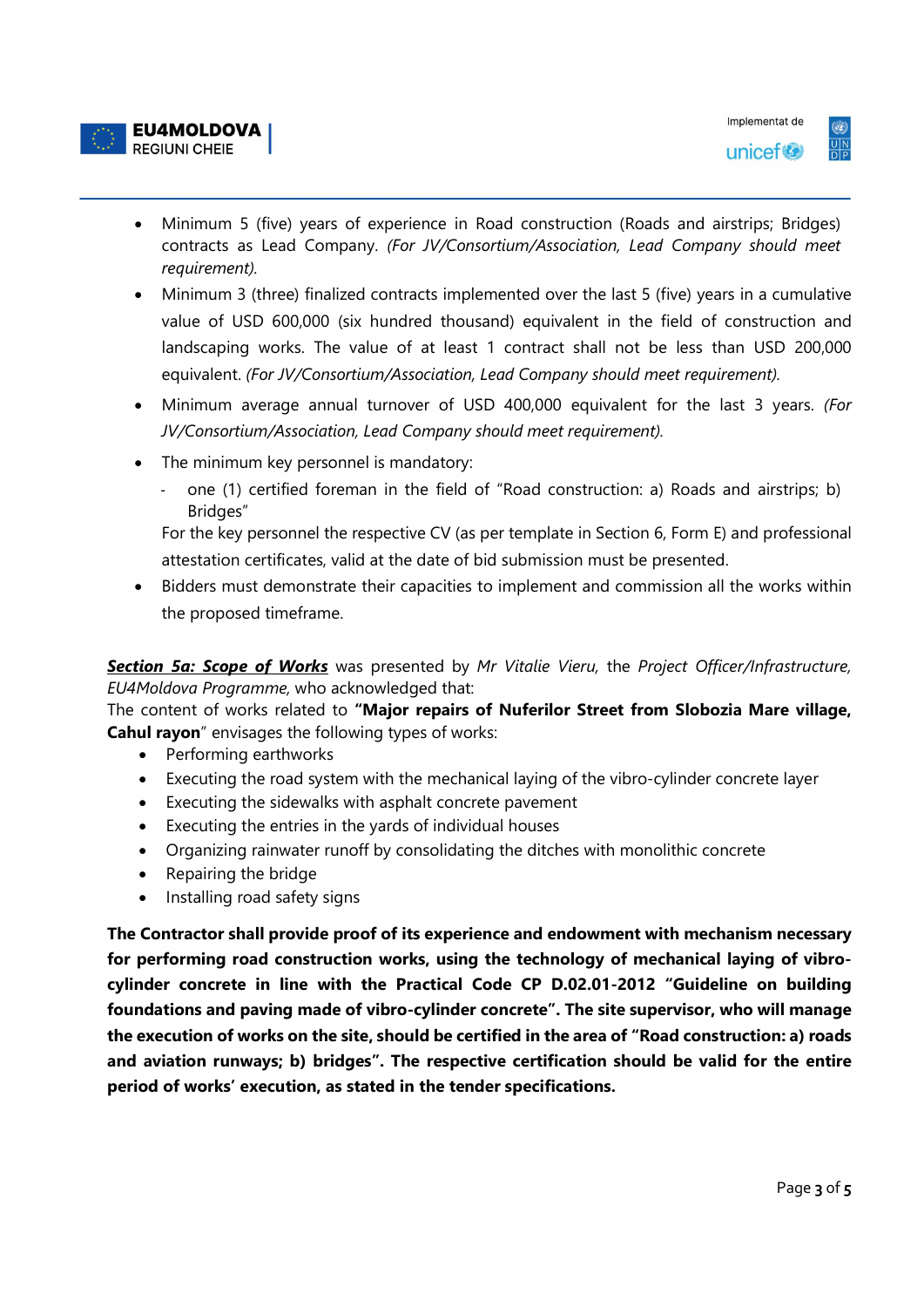



The contract will cover the following activities:

- procuring and delivering to the site the materials and services, which are necessary for successful execution of works;
- preparing the site for materials' storage and works' execution;
- construction works and territory landscaping;
- launch into operation of performed constructions works and carrying out performance tests.

All the volumes are indicated in the BoQs attached to the ITB.

Section 5b was further presented by Mrs Josan, who pointed out the followings:

- The contract is based on unit price, and the final price of the Contract will be determined on the basis of actual quantities of work and materials utilized in the complete and satisfactory performance of the Works. Satisfactory certification will be issued by the Engineer and the unit prices contained in the Contractor's financial proposal.
- Bidders shall quote reasonable bid prices with an acceptable margin of deviation in comparison to the local market prices at the time of bids preparation. In case of unbalances pricing (i.e. despite an acceptable total evaluated price, the price of one of more BoQ line items is significantly over- or under-priced), UNDP have the right to reject the unbalanced bid if it determines that the lack of balance does pose an unacceptable risk to UNDP).
- With regard to Final Completion of works and validity of Performance Security UNDP will issue a certificate of final completion of works upon expiration of the Defects Liability Period. This period lasts 12 months and starts on the date the Certificate of Substantial Completion is issued by the UNDP Engineer.
- Bidders are encouraged to follow the template provided in the solicitation documents when presenting CV of the key personnel listed under Section 4. Evaluation Criteria. Please, ensure that the CV reflects not only incumbent's qualifications and experience, but also provides names and contact details of at least 2 reference persons. UNDP reserves the right to contact those persons into the purpose of due diligence exercise. Please, pay attention to the fact that CV's must be signed only by the referred persons and not bidder's director or administrator.
- Form F together with the priced BoQs will form Bidder's Financial Proposal. Both must be calculated in US dollars currency. According to contract provisions, the unit prices are fixed and are not subject to any variation whatsoever (currency fluctuation, increase of market prices, increase of any taxes etc.), that is why bidders are encouraged to rethink and include all the costs associated with any risks for the implementation of this contract. In case of deviations between unit prices submitted in the bid and those reported after works completion, UNDP will